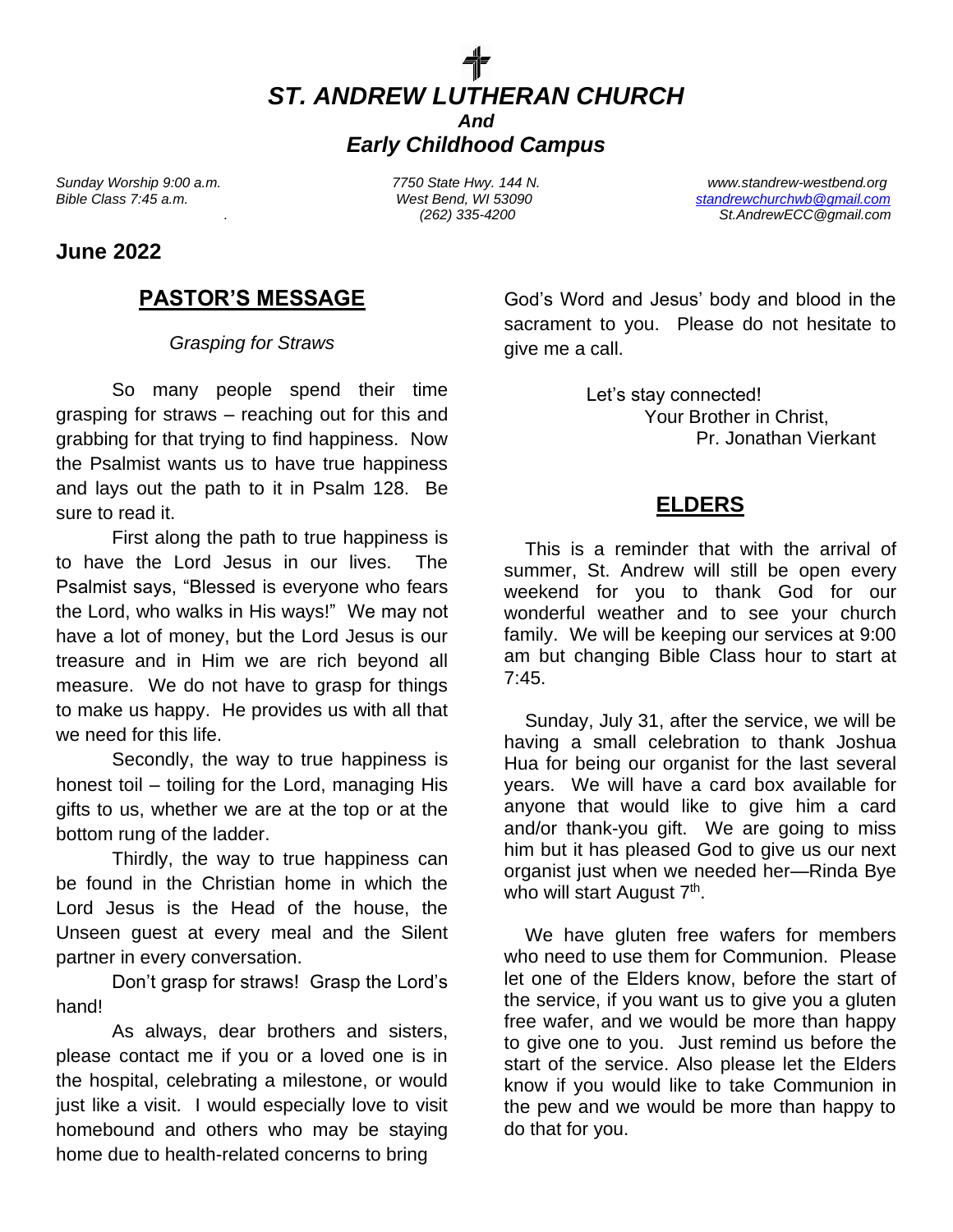Please contact Pastor, an Elder, or the church office if you are going in for surgery, having a hospital stay or have anything else you think we should know about. We are concerned for our members but if you do not tell us what is going on, we will not know to contact you to see if you would like a visit or would like to be included in our prayers.

 This is your church home and we are your church family so we are very interested in what your concerns are. Please contact one of the Elders and let us know if you have any concerns, questions, need help or just want to talk. We are here to help you in any way we can. Below is the list of Elders and which area of responsibilities they are heading. You can talk to any Elder about any concerns or questions and we will bring it up to the full board and most importantly, please keep us in your prayers.

In God's service,

Rick Bruss--Chairman & Youth/Confirmation (262-338-8149) Randy Sheffield—Secretary, Music/Reader (262-689-5405) Bob Buehler— In-Actives,

| Fundraiser/Personnel                     | $(262 - 334 - 4013)$ |
|------------------------------------------|----------------------|
| Thai Hua-Ushers                          | $(262 - 388 - 6434)$ |
| Dan Berres-Sick/Shut-ins & Care Ministry |                      |
|                                          | $(262 - 689 - 4584)$ |

## **NEWSLETTER DEADLINE**

Please have **all** newsletter articles in by **Thursday, June 23 rd** to Cathy Grande at **standrewchurchwb@gmail.com.**

Confirmations will be sent for articles sent via e-mail. Thanks.

#### **TUITION ASSISTANCE POLICY**

We provide tuition assistance as a portion of our budgeted amount each year, funds permitting. For children who are attending elementary school, middle school, or high school at a Lutheran Church Missouri

Synod place of learning, we provide tuition assistance up to 50% of the cost.

So that we may plan a budget for tuition, we ask that all families apply for tuition assistance by August  $1<sup>st</sup>$ , annually for the following school year.

Those who request tuition assistance should be St. Andrew members who are regular in their worship attendance and financial assistance.

#### **BOARD OF MINISTRIES**

Many thanks to all who helped with and supported the plant sale and brat fry held on May 22! The proceeds will go toward supporting tuition assistance for Christian education. Many thanks also to all who helped with the highway cleanup earlier in May! Here are some upcoming activities to look forward to:

- **Farmers Markets**: St. Andrew will have a booth at the West Bend Farmers Market on **July 23** (in front of the Seed of Hope office) and hopes to be at the Kewaskum Farmers Market on **August 18**. We plan to gather prayer requests and conduct bake sales to raise money for mission causes. Please watch for more details—we will need helpers to man the booths and bake goods to sell!
- **Weekly Prayer Time:** "Where two or three are gathered in my name, there I am among them." (Matthew 18:20). During the summer, we will have a prayer time in the Sunday school area at 10:30 on Sunday mornings. This will be an opportunity to pray for our congregation, our families and friends, our community, our country, and our world in a focused manner. Each meeting is expected to last 10-20 minutes. Please come join us when you can beginning on **June 12**.
- **VBS**: Come join us on the River of Life from **August 2-4**! We will be exploring how stories involving water in the Bible lead us to our Savior. VBS will be held from 5:45-7:45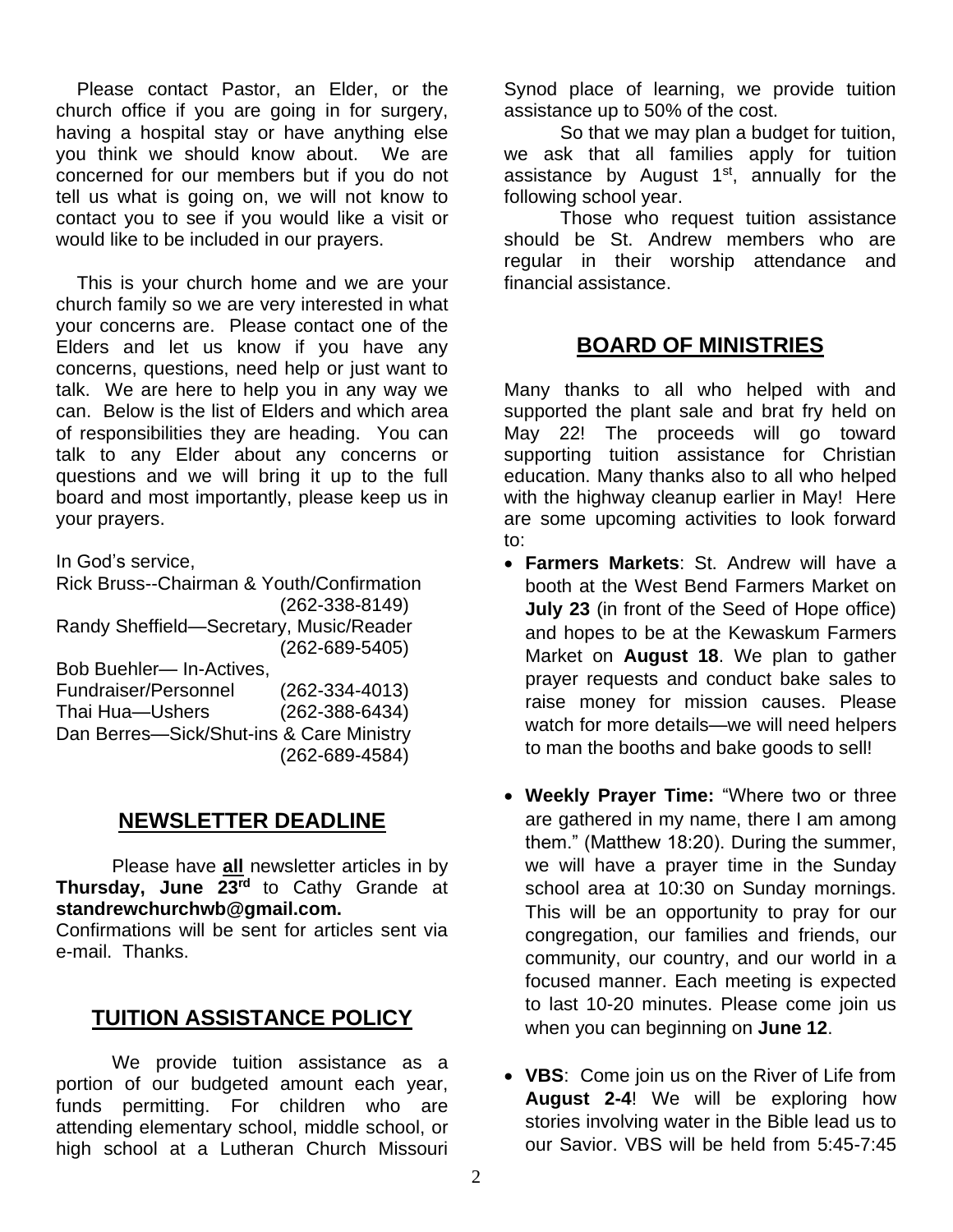p.m., with an optional dinner served ahead of time from 5:00-5:40. Please invite any kids you know (entering grades 3K-6) to come! Registration is on the church website (https://www.standrew-westbend.org/vbs/).

We also will need many volunteers—signup sheets are on the church bulletin board. Please contact Katie Vierkant (kevierkant@yahoo.com, 217-720-2862) with any questions!



## **Mauthe Lake**

Our Mauthe Lake park outing is coming up on June 26<sup>th</sup>. After service, join us at Mauthe Lake, which is part of the Kettle Moraine North State Forest. You will need a state park sticker or pay for a day pass. We will have a picnic area reserved with grills available. Bring food for our potluck of snacks or pack your own lunch, but come have fellowship with us. It is a great low-key way to get to know each other.

## **ARE YOU GRADUATING?**

If you (or one of your children) will be graduating from either high school or college this year we would like to know the following:

- the name of the school you will be graduating from,
- the date of the graduation,

• your plans for the future,

We would like to include this information in our Sunday bulletin and monthly newsletter. Please give this information to the church office. Thank you.

So far, our list of graduates include: **Joshua Hua** graduating from Living Word Lutheran High School and will be attending UW-Platteville in the fall. **Brady Falk** graduated from Moraine Park Technical College. **CONGRATULATIONS, GRADUATES!!!** Also, please notify the office if there are any additions to this list.

#### **Reader Schedule**

**June 5 Old Testament: Genesis 11:1-9 Epistle Reading: Acts2:1-21 Bob Buehler**

**June 12 Old Testament: Proverbs 8:1-4, 22-31 Epistle Reading: Acts2:14a, 22-36 Debbie Yenter**

**June 19 Old Testament: Judges 6:1-16 Mason Falk**

**June 26 First Reading: Judges 6:17-40 Michele Buehler**

**Collections for Missions:** Our collection for June will be for Seed of Hope Pregnancy Center in West Bend. We will collect diapers of any size (they especially need sizes 4,5, and 6), wipes and NEW baby clothing in sizes NB-12 months (they do not accept used clothing)

**Directory Updates:** Updated directories will be printed next month and we want to be sure that we have your current information. Have you moved? Did you get rid of your landline and only use cell phones now? Would you like to receive emails from St. Andrew? Please leave a note with any changes in the offering basket or on the office desk.